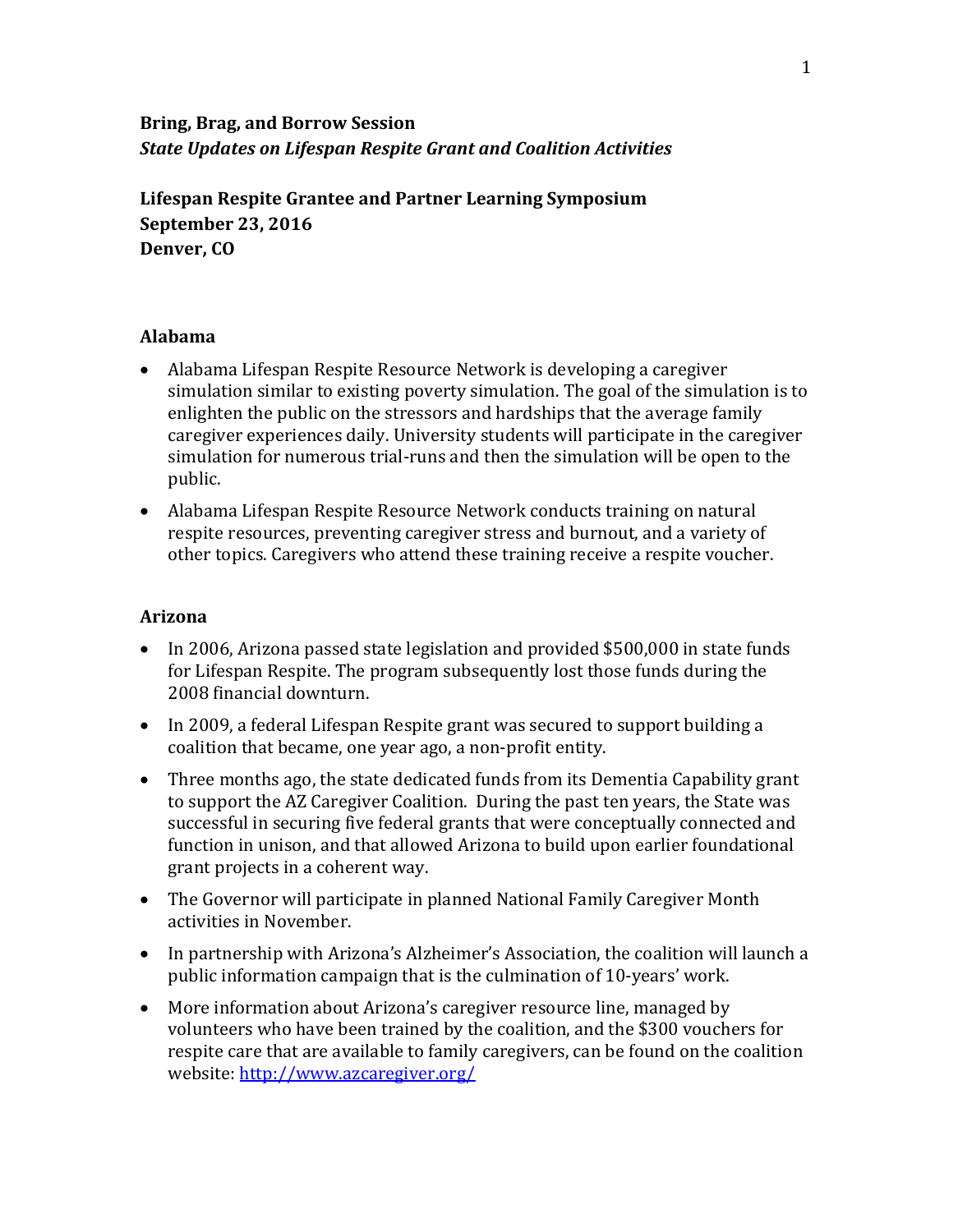#### **Arkansas**

- The second Lifespan Respite Awareness Day was held at the Arkansas State Capitol, and a proclamation was signed by the state's governor. As part of Lifespan Respite Awareness Day, the first Outstanding Service Award was given.
- Arkansas continues to engage in marketing and adding to its website.
- Their current major area of emphasis is on caregiver training. In partnership with UAMS Schmieding Home Caregiver Training, they hosted REST training, which 9 new trainers received. This year, 4-hour sessions will also be offered. The sessions are advertised and held on multiple dates to increase attendance. Participant evaluations have been positive.
- In October, a second summit to support the development of faith-based respite programs will be held. At the summit, a neuropsychologist will speak on the importance of respite for caregivers' health.

### **Colorado**

- CO Lifespan Respite awarded mini-grants to community agencies to help sustain their respite activities
- Colorado is focusing on their respite voucher program for care recipients of all ages, in all areas of need and their caregivers.
- Colorado recently provided a respite weekend at a camp in a beautiful mountain setting, at which they provided care for children of the family caregivers.
- Colorado's Respite Task Force is comprised of 14 people appointed by state agencies in accordance with state legislation. The task force studied issues related to lifespan respite and made recommendations in the following areas: 1) Conducting a cost-benefit lifespan respite study; 2) Building a statewide training inventory to build a respite workforce; 3) Conducting outreach and awareness activities; and 4) Streamlining systems and reducing duplications and confusion. The Task Force recommendations were submitted to the state legislature in January. In response, the state is investing \$900,000 to implement the recommendations.
- With the new grant award, the CO program will focus on respite for kinship providers.

#### **Delaware**

- Delaware is in year three of their Lifespan Respite Grant and will use new grant award to provide respite vouchers to individuals on their waiting list.
- Two years ago, the DE Division of Developmental Disabilities Services (DDDS) asked the DE Lifespan Respite Network to subcontract and manage the grant.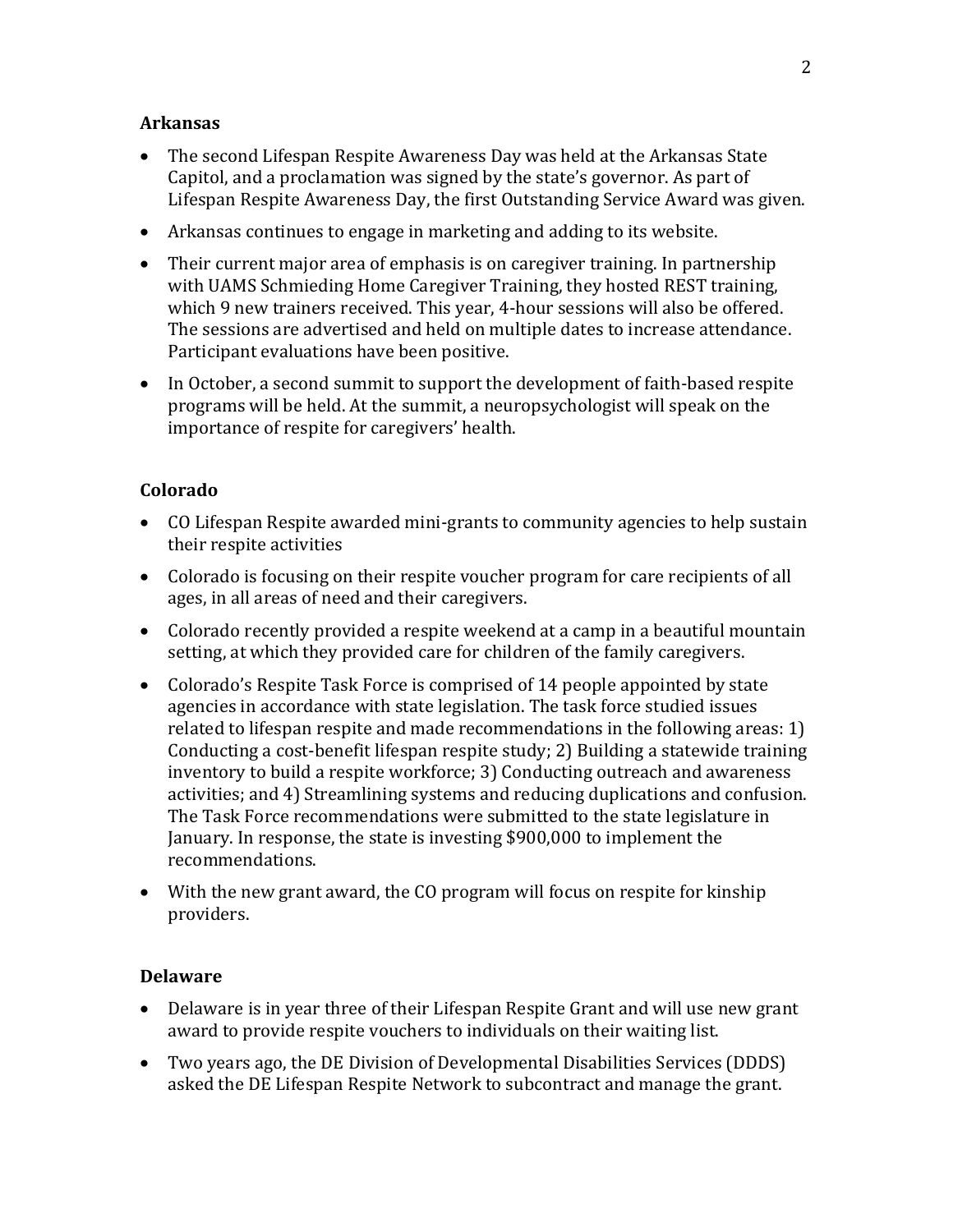- Delaware Lifespan Respite Network is engaged in a Relative Respite grant project aimed at supporting grandparent caregivers 55 years-of-age or older and other family caregivers.
- DE Lifespan Respite Network has 500 family caregivers (who choose their own provider) on their voucher caseload with one person managing all cases. The state is working on selecting a computer program to help them efficiently manage vouchers for those families.

### **Florida**

- Florida's Lifespan Respite Alliance exists as a non-profit, stand-alone entity working in partnership with the state's Department of Aging. Together they are doing foundational work––building a website; building alliances; building regional hubs responsive to regional differences.
- Florida called attention to their website blog that includes a collection of stories from caregivers. The goal of the blog is to normalize respite from caregivers' perspectives.
- Florida also reported that one of their board members is president of the American Association of Caregiving Youth, an often overlooked population.

#### **Idaho**

- Idaho's Lifespan Respite Coalition has become the Idaho Caregiver Alliance. The Alliance strives for diverse membership. Their focus is on working toward sustainability.
- In 2014, the, the state passed a Concurrent Resolution to create a task force that issued a 2015 report to state legislature and to the state health care committee. The report focused on respite caregiver issues, and resulted in the development of an Idaho Caregiver Action Plan that aims to educate others about the lifespan respite sustainability plan.
- In October 2016, the Idaho Caregiver Alliance in partnership with Parents Unlimited, a group that represents parents of children with disabilities will, cosponsor the ID Caregiver Conference.

#### **Illinois**

- Illinois does not currently have a Lifespan Respite grant. The Illinois Lifespan Respite Coalition is working with a state agency to apply for the grant again.
- The Coalition received \$24,000 in emergency respite funding from the Department of Children and Family Services (DCFS) last summer, and recently received an award letter from DHS in the amount of \$150,000 for emergency respite.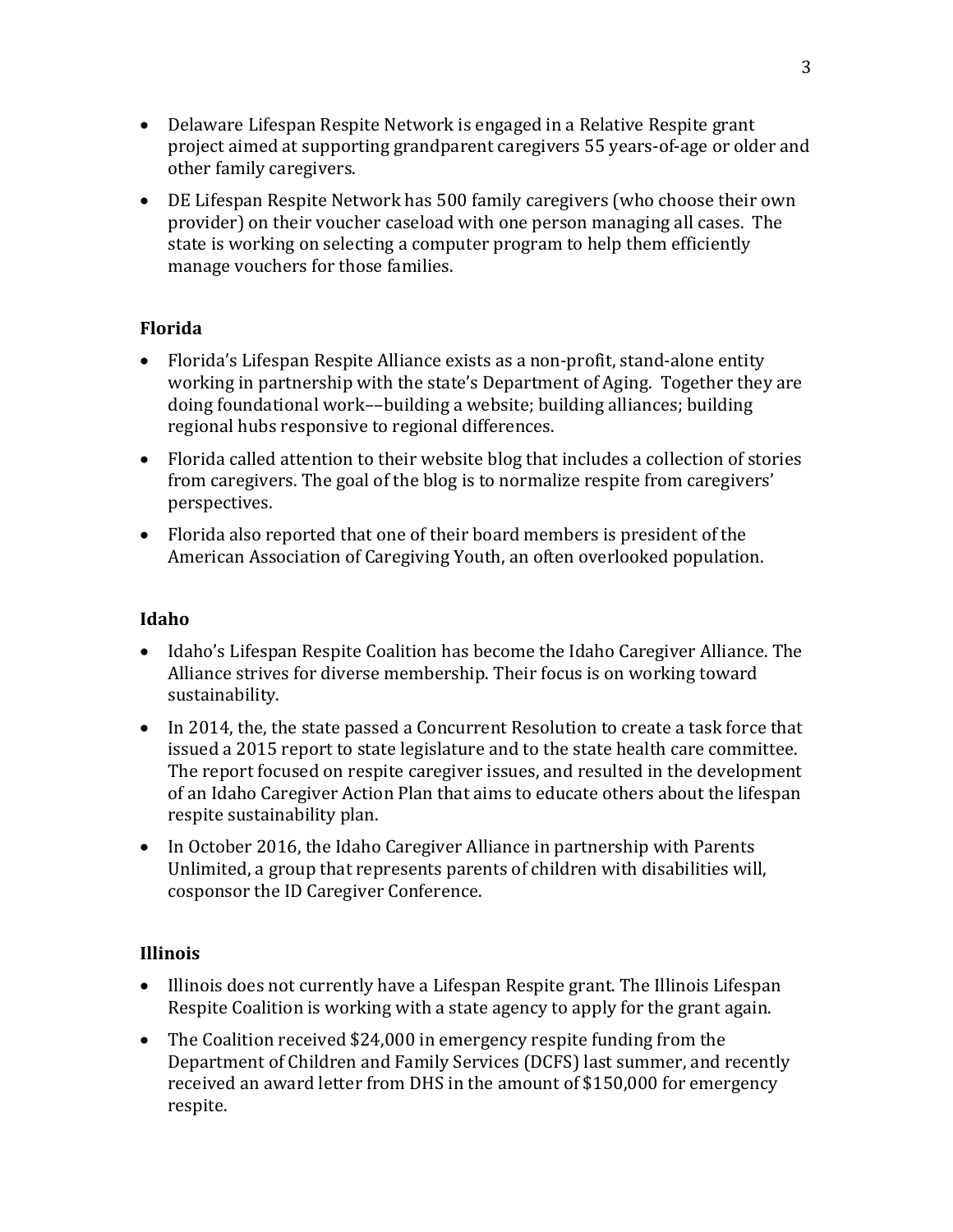• The Illinois Lifespan Respite Coalition website, which they continue to develop, had over 10,000 hits by the end of June, 2016.

#### **Iowa**

- The Iowa Respite Coalition continues working on engagement and visioning through strategic planning. They ae working towards nonprofit status.
- They held a caregiver conference last year. Jill was one of the keynotes. The State is moving to Medicaid managed care and this was an issue of central concern to conference participants and continues to be a significant issue in IA.
- Another conference will be held this year with AARP.
- The Coalition is working on developing a new website, but it has been challenging to get approval from the state.
- The ADRC searchable data base is up and running.

## **Maryland**

- MD received its first Lifespan Respite grant this year. More than 30 committed partners in the grant will meet on October 18 with the Secretary of the MD Department of Human Resources.
- MD has a strong infrastructure for family caregivers through the MD Caregivers Support Coordinating Council that was established by statute in 2001. Four state agencies are mandated to appoint a representative to the Council. Also on the council are respite provider agencies and family caregivers.
- The Council did a survey in 2015. 2400 family caregivers participated and1800 fully completed the survey. Respite was the #1 request.
- MD has state funding for respite.
- MD is having a statewide event on Nov 3. The First Lady of MD, who is a family caregiver, may participate.
- MD expressed a need for help with their website.

#### **Massachusetts**

• The MA Lifespan Respite Coalition hosts a cable television show with monthly tapings on a variety of topics including respite, exploring spirituality in relation to caregiving, etc. The show can be viewed on YouTube. Anyone in MA can request it through their cable network. They showed a short video to Learning Symposium participants that presented a montage of clips from the cable show.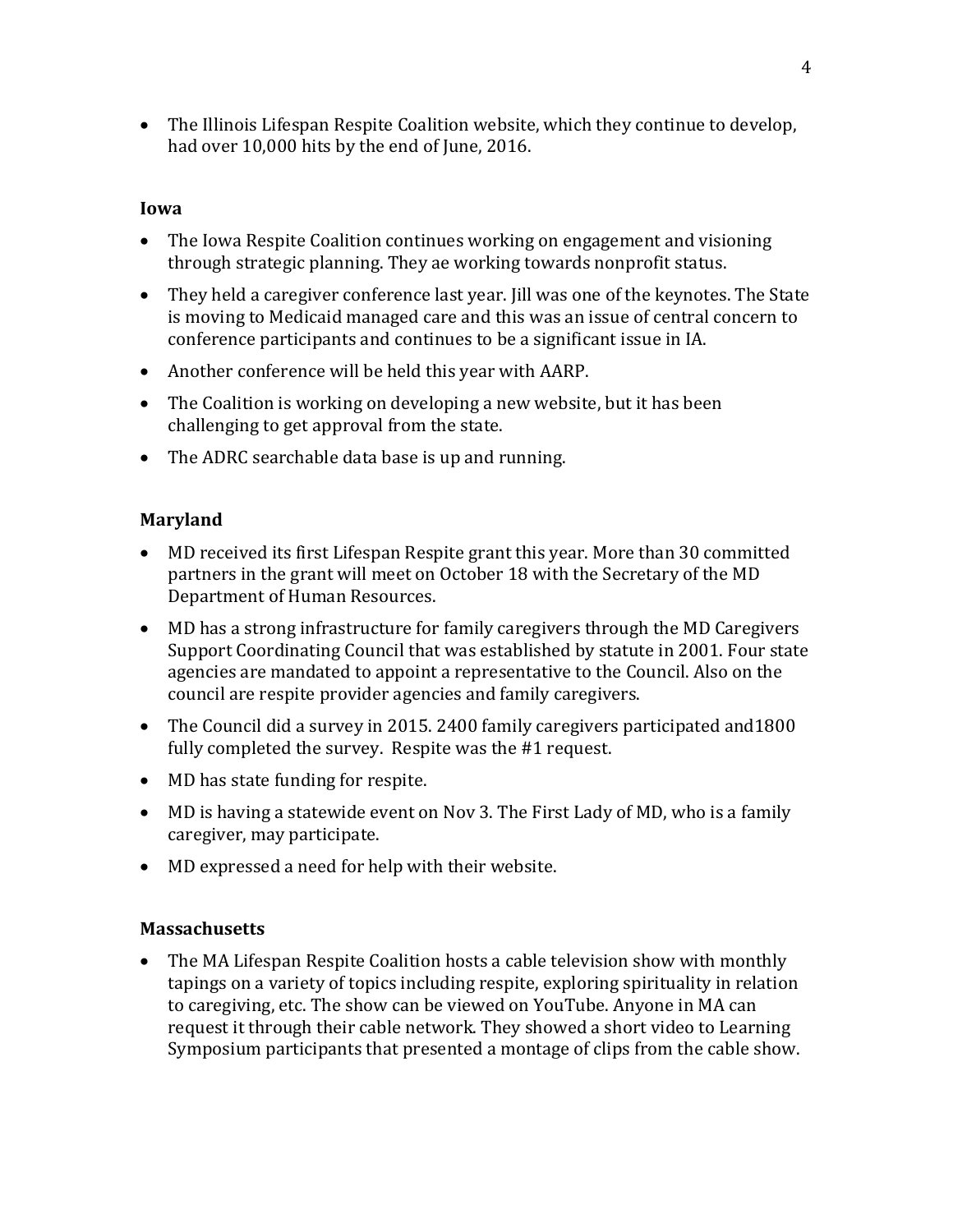• With their new grant, MA will initiate a third round of mini-grants to community based organizations with a focus on providing respite to culturally diverse groups. The effort will be evaluated.

#### **Montana**

- The Montana Lifespan Respite (LSR) Coalition, in collaboration with the Department of Public Health and Human Services (DPHHS), hosted a Lifespan Respite Summit in March. The Summit was titled: *Riding the respite Wave: Sustaining the Momentum*.
- Currently, MT has a respite voucher program that reimburses family caregivers for respite. By the end of the first year, 116 vouchers had been awarded with 50 people on a waiting list. The oldest caregiver is 91 and the oldest care recipient is 102. A significant portion of funding is used for respite for children. The program relies on 60 referral sources from various agencies across the state. The program utilizes cost sharing based on income and related expenses. They are able to use the amount that families contribute to the cost of respite as in-kind match. Family caregivers in 30 counties have received vouchers. The new grant will be used to reach families in more isolated counties that have not yet been served.
- On the issue of sustainability, the coalition chair meets with Governor's office staff, the Alzheimer's Association and others. They are working on securing respite funding in the Governor's budget. The Governor is a lifespan respite supporter as he appreciates how much they have accomplished with so little.
- With their new grant award, MT will be focusing on working with the faith community to expand respite and caregiver support.

## **Nebraska**

• Nebraska undertook a statewide strategic marketing plan and engaged a professional marketer to review all local marketing strategies, including use of Facebook. The goal is to clarify the message by tag lines, uniform fonts, consistent colors and logos used by each regional network within the Nebraska Lifespan Respite system. The primary audience for the new marketing strategy includes caregivers, providers, advocates, and employers. An evaluation plan is in place to assess the value of the marketing strategy.

#### **Nevada**

- The grantee is overseeing a marketing and awareness campaign and working with a vendor to roll out the campaign.
- BRI Care Consultation they began with their last grant is now being sustained through the ADRCs.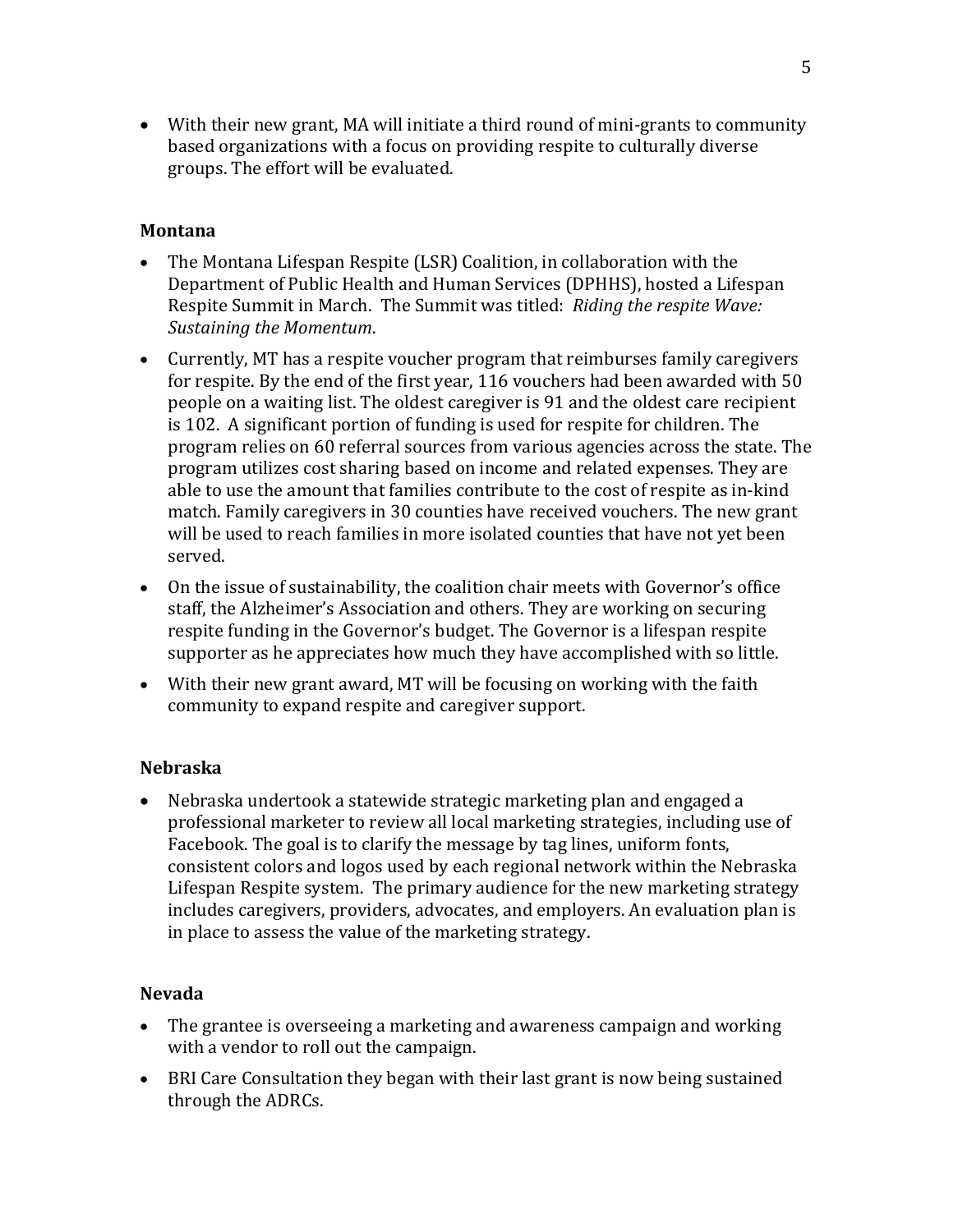- The grant funded vouchers in the past. The NV Lifespan respite program does not receive support from state legislators as has occurred in other states to sustain the effort.
- Training for respite providers has been lacking. They are now planning to have REST training available across the state and would like to sustain this long-term.

#### **New York**

- Main objective is REST training. The Office on Aging will put additional funds behind training.
- The NYS Caregiving and Respite Coalition is hosting a statewide conference in November. Jill will keynote on volunteer respite initiatives.
- The Lifespan Respite grant has funded mini grants on volunteer efforts, including a faith-based effort in the Finger Lakes region.

### **North Carolina**

- One group in the NC Respite Care Coalition put together material on utilizing the faith community for respite. Pamphlet was disseminated to the group on sharing table (posted on the ARCH website).
- In their Lifespan Respite voucher program, they distribute a form that allows family caregivers to plan how they will spend their respite time and to identify their personal goals for respite. They evaluated this initiative with a control group of family caregivers who did not use the respite planning form. There was a statistically significant difference in stress reduction between those who used the planning sheet and those who did not.
- Their caregiver-directed voucher program is administered by the North Carolina Respite Care Coalition and this year the grant was able to support this effort with some administrative funds awarded to the Coalition.
- The new grant award will allow NC to triple current funds for the voucher program to serve the unserved. They want to serve more children, individuals with traumatic brain injury, and veterans.

#### **Pennsylvania**

• The TakeFive statewide respite volunteer initiative for children was an outgrowth of the PA Lifespan Respite Advisory Committee. The state Maternal and Child Health Program funded it to build community and faith based respite initiatives across the state. Key to this effort was the provision of technical assistance on implementation and fidelity from a statewide coordinator. They are wrapping up the initiative that was evaluated. They trained 25 community based agencies and churches to enhance respite services. 720,000 hours of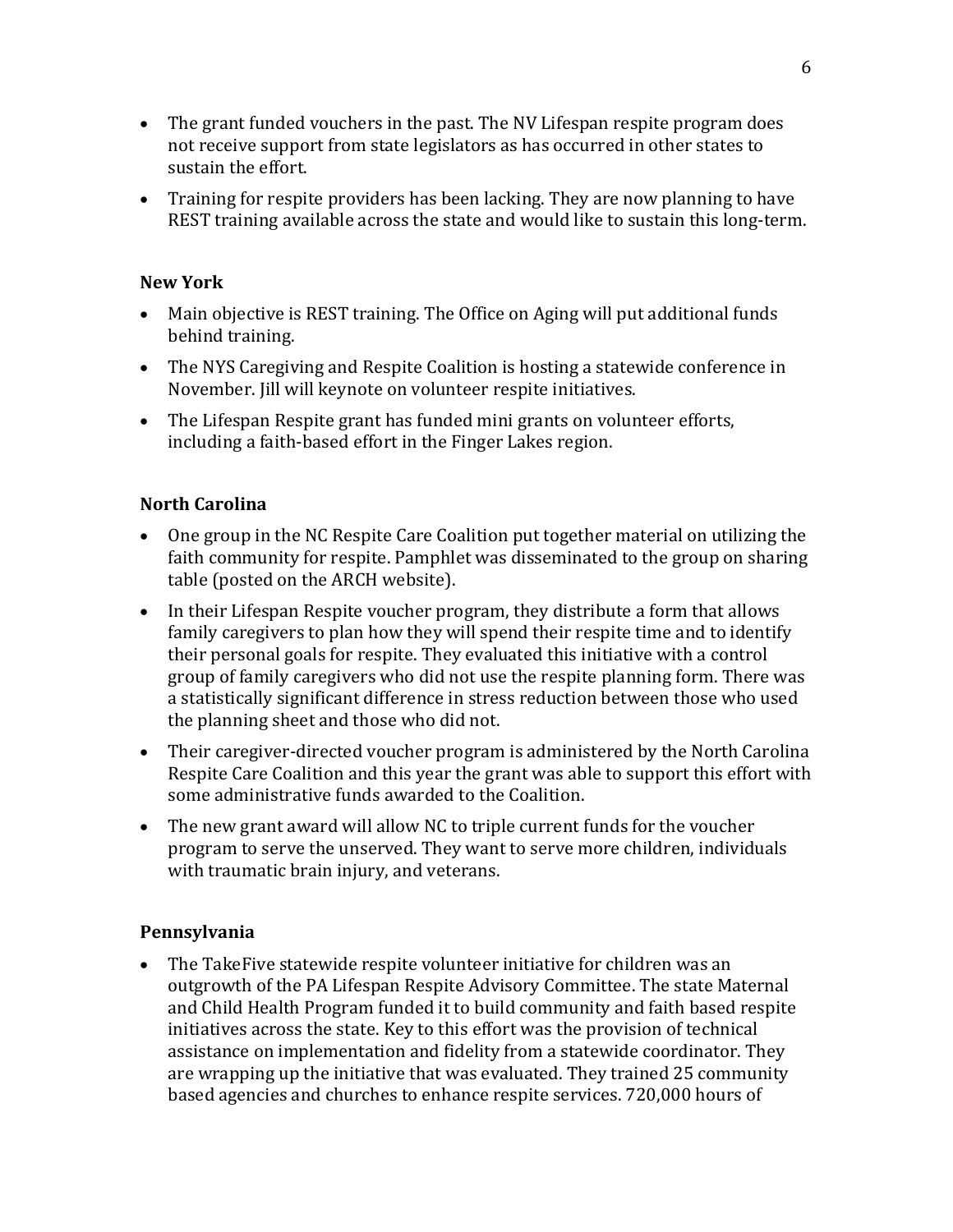volunteer respite valued at \$16.3 million was provided. They trained individuals to be master trainers with a training curricula that can be adapted to communities. Results have been shared with a variety of agencies.

- A new crisis nursery is now running a full scale. They are collecting outcome data on effectiveness.
- A Respite Awareness Week was held in early September. Legislators sent in messages of support and pledged to support respite.

# **South Carolina**

- The South Carolina Respite Coalition was started in 2001. The Lifespan Respite grant is administered by the Lt. Governor's Office on Aging in collaboration with the Coalition. Networking has been paying off. They now have almost \$3 million from the state legislature for respite, with \$2 million being used for the aging population through vouchers. Some funding used for other populations.
- Formed a bridge group to work with Alzheimer's Association and the SC Institute of Medicine and Public Health which issued a report with recommendations for a statewide sustainable long term care plan. One recommendation was to "improve access and funding for flexible respite services." Following the release of the report, IMPH formed an Implementation Leadership Council of key stakeholders to prioritize the recommendations and guide implementation. Businesses, employers, caregivers are involved. Report can be found a[t http://imph.org.](http://imph.org/)
- Coalition involved in planning group to use Medicaid for treating mental health issues.

## **Tennessee**

- In the most recently reported year, the TN Respite Coalition served over 350 caregivers with 2,000 hrs of respite through their voucher program using 8 different funding sources. They received over 1000 calls to the HelpLine.
- TRC provides respite through its Senior Companions Program. Through Senior Companions, TRC is staring a pilot project in Music and Memory for people with any disability. Customized playlists will be used to improve behaviors.
- TRC currently uses a tool to help caregivers plan their respite time. They are developing an online portal so caregivers can enter their data online.

## **Texas**

• A major reorganization of state agencies has occurred in TX that will impact respite. The state has required that all associated entities exist as Advisory